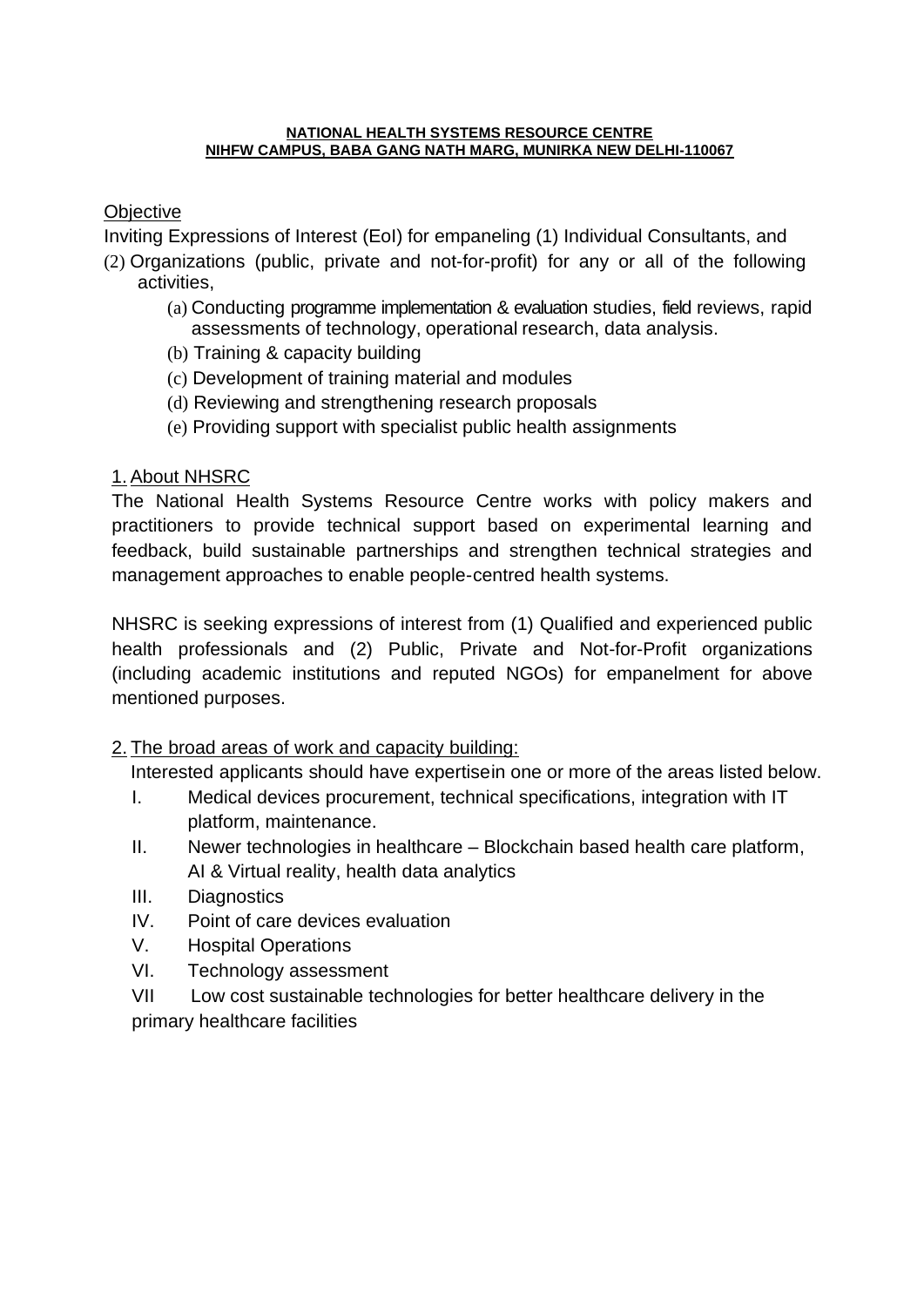3. Eligibility: Individual Consultants and Organizations should submit documentation todetermine eligibility criteria.

- (i) Individual consultants will need to submit,
	- a) Proof of educational qualification(s) and a proven track record of relevant experience.
	- b) At least five examples of work in the health sector (e.g. publications, reports) undertaken by the individual in the last five years.

(ii) Organizations will need to submit,

- a) A list of relevant faculties with CVs (3-5 staff members with the relevant qualificationsand public health experience).
- b) A track record of public health related work for at least three years (e.g. relevant reportsand documents).
- c) Proven organizational capacity to conduct public health research, where appropriate
- d) Details of Registration along with a copy of their service tax registration, latest returnof service tax, PAN card and the last three years IT return.

### 4. Modalities

- (i) Individuals/organizations meeting the technical requirements and eligibility criteria will be empaneled for two years in the first instance. Further extensions will be considered based on fulfilling the eligibility criteria and satisfactory completion of assignments.
- (ii) Detailed Terms of Reference will be provided for individual assignments on a case-by-casebasis.
- (iii)The consultancy fees for individual assignments will be determined using NHSRC norms.
- (iv) Collaboration with individual external consultants will take the form of specific task assignments awarded through contracts.
- (v) Collaborations with organizations can be of two types:
	- a) Specific task-based contracts: where the same guidelines as for individual consultants apply.
	- b) Strategic Partnerships with an MOU: where there is a long-term understanding of collaboration and work alignment to meet common objectives. This could include circumstances where agreed outputs are required in a recurrent and/ or periodic basis or where there are a number of related short-term tasks requiring completion.
- (vi) If selected, individuals/organizations will be required to sign a confidentiality/nondisclosure agreement. Should a conflict of interest arise, it would be incumbent upon the individual/organization to notify NHSRC immediately.